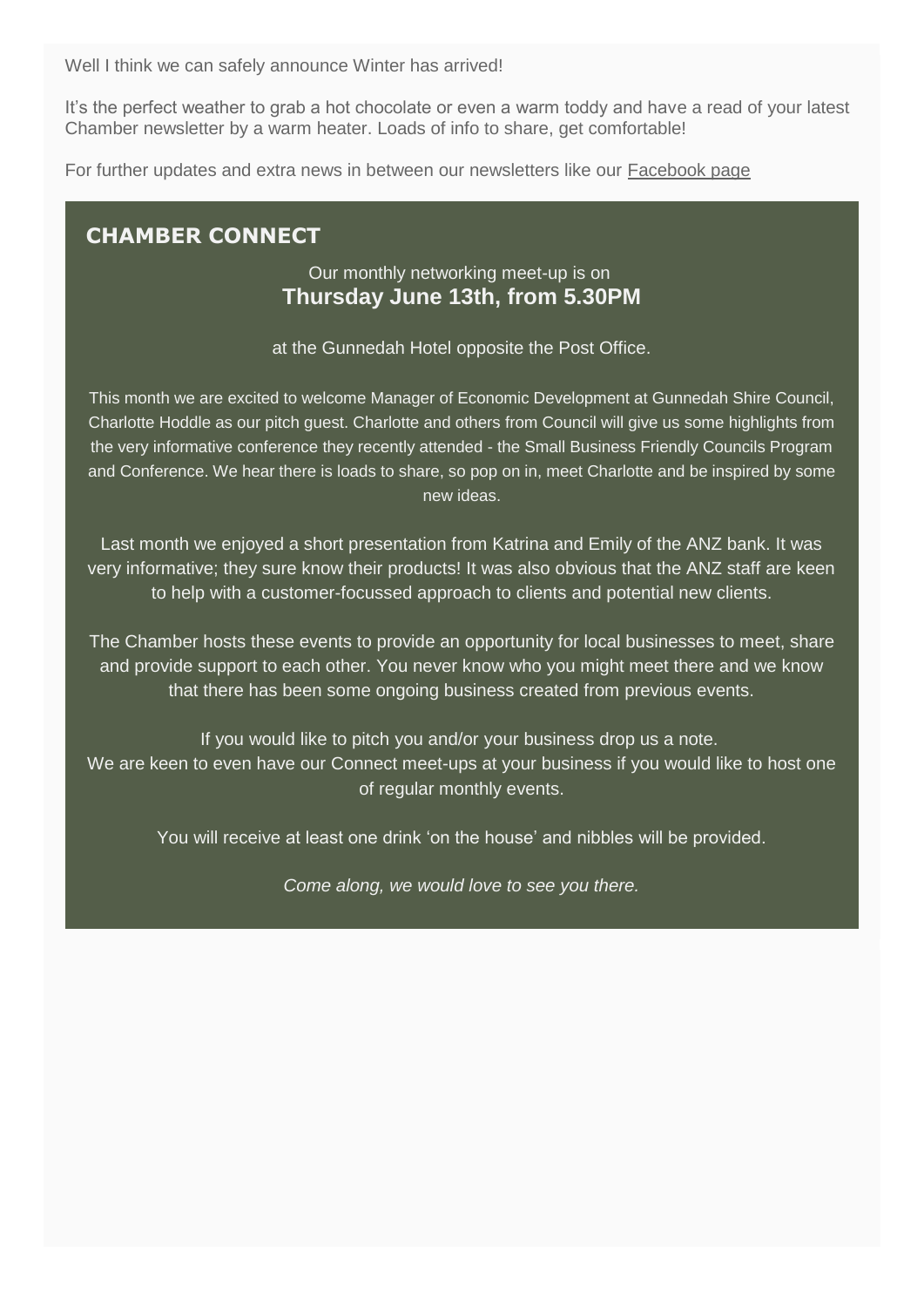# **Gunnedah Shire Business Partner Program.**

The next round of the Business Partner Program is now open, with applications closing on**30 June 2019**

- Have you been thinking about expanding your business and need a financial contribution to make it happen?
- Do you have an idea for a new business initiative or event that will benefit the Gunnedah Shire through increased employment?

From smaller scale items such as a website upgrades to a game changing project that will bring growth to our Shire, we want your ideas and are open to applications from all businesses!

The next round of the Business Partner Program is now open, with applications closing on 30 June 2019. For further details regarding the Business Partner Program contact Council's Economic Development team on 02 6740 2100 or [visit their website](http://www.gunnedah.nsw.gov.au/)

## **Access at a Glance Initiative - valuing all community members**

The Gunnedah Access Working Group, under Gunnedah Shire Council has partnered with NSW Ability Links to invite businesses in the CBD to participate in the Access at a Glance initiative. This initiative provides shop fronts with accessibility stickers and signage to display in their windows so that community members can quickly tell if the space is accessible at a glance. This a fabulous and worthy initiative to help enable vulnerable people feel more part of the community.

With the support of the your Chamber, Ability Linkers and members of the Access Working Group will be taking to the streets to chat with business owners and managers to see if they would like to be involved. If the business or organisation meets the guidelines, a free sticker will be distributed to place in the shop window.

Ability Links NSW supports vulnerable people and people with a disability, their families and carers to live the life they want as valued members of their community. It does this through linking people to their community and community capacity building projects such as the Access at a Glance initiative.

More information and contact details via the [Gunnedah Shire Website](http://www.gunnedah.nsw.gov.au/index.php/council/keep-in-touch/latest-news-media/item/1658-access-friendly-businesses-to-be-identified-at-a-glance)

I bought some shoes from a drug dealer. I don't know what he laced them with, but I was tripping all day!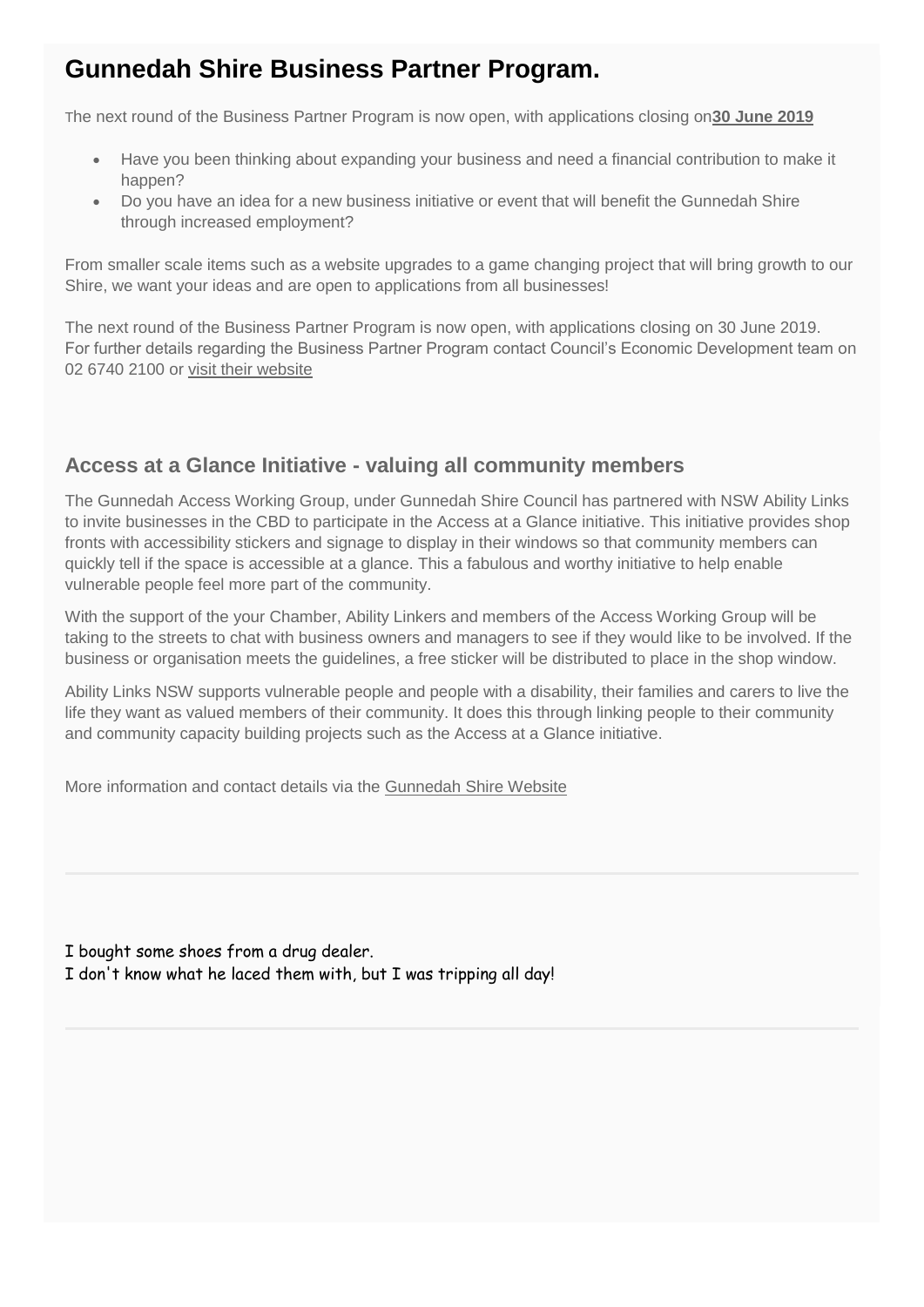## **SMALL BUSINESS AND EXTREME WEATHER EVENTS SURVEY**

*Sometimes you need more than an umbrella…*

*Has your business been impacted by extreme weather events such as drought, storms, bushfires or heatwaves?*

*To support small business to better plan, respond and adapt, the NSW Government has developed this short survey to understand how small business are currently impacted by extreme weather events.*

*Please share your experiences. The survey will take approximately 7 mins to complete.*

[https://www.surveymonkey.com/r/NSW\\_SmallBusiness\\_InformationNeeds](https://www.surveymonkey.com/r/NSW_SmallBusiness_InformationNeeds)

The survey will be open until mid June**.**

## **AWARDS SEASON**

There are quite a few award programs on offer this time of year. It is worth considering nominating your business, you or your staff for these awards as it is a great way to build a positive profile and networks that can have ongoing benefits beyond the award.

It's a worthy part of your communication and marketing strategy.

While you are sipping that hot chocolate think about whether you fit one of these...

## **Australian Farmer of the Year Awards. Applications close 30 June 2019**

The Australian Farmer of the Year Awards are designed to celebrate and applaud the outstanding achievements of those individuals and families making a significant contribution to Australian agriculture, and tell their story about farming and life in rural Australia.

All category winners will get the opportunity to part in a one-day leadership program held in Canberra the day before the announcement ceremony. Supported by the Department of Agriculture and Water Resources, this workshop will assist award recipients to clarify and guide their leadership journey.

*Key Criteria:*

- *- Nominations are open to individuals and families involved in farming enterprises or rural communities.*
- *- Entrants can nominate themselves or be nominated by a third party.*
- *- Award recipients must be available from 14 October – 16 October 2019.*

To check out the categories, more information and submit a nomination, visit [https://www.farmeroftheyear.com.au/static/register](https://www.farmeroftheyear.com.au/static/register-now)[now.](https://www.farmeroftheyear.com.au/static/register-now)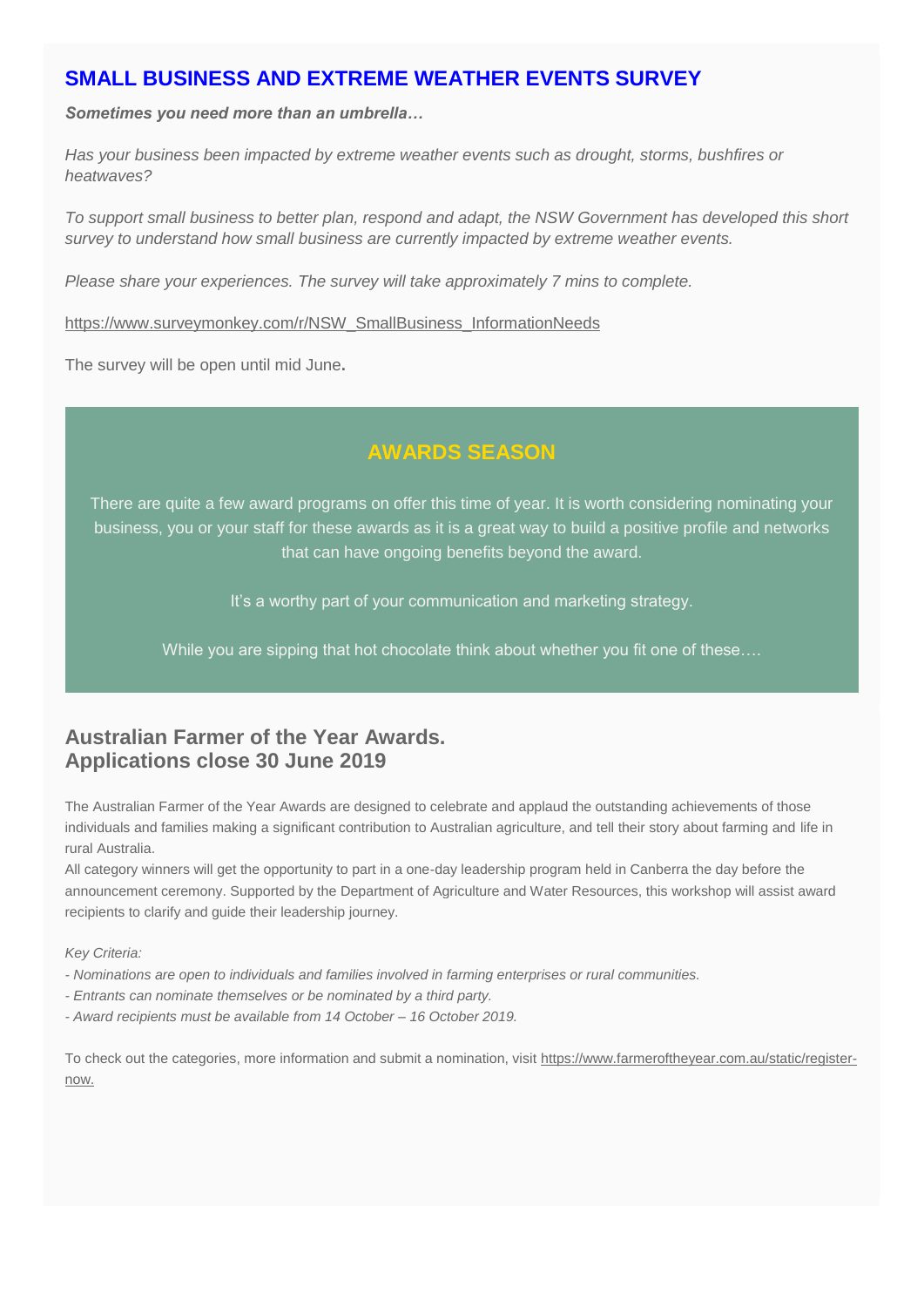## **NSW/ACT Regional Achievement & Community Awards**

Designed to give thanks to our community champions under one of these categories;

- Department of Planning and Industry Individual Excellence in Crown Land Management Award
- Department of Planning and Industry Crown Land Manager Excellence Award
- Prime Super Agricultural Innovation Award
- Prime Super Employer Excellence in Aged Care Award
- Ricoh Australia Customer Service Award
- TransGrid Leadership Award
- Wholistic Financial Solutions Small Business Achievement Award
- Awards Australia Connecting Communities Award

Great prizes are up for grabs, seven category winners will be presented with \$2,000 and a trophy, the other category winner will receive Television exposure on PRIME7 and a trophy. Plus, every nomination will receive a certificate of achievement.

To submit a nomination, simply go online to [www.awardsaustralia.com/nswactraca](http://www.awardsaustralia.com/nswactraca) and select 'Nominate Now'. Alternatively, make the process that much easier by calling us on 1300 735 445 and passing on their details and we will take it from there.

#### Nominations close Wednesday 31<sup>st</sup> July 2019.

For assistance please feel free to call the Awards Office on 1300 735 445 or email [nswactraca@awardsaustralia.com](mailto:nswactraca@awardsaustralia.com)

### **2019 Business Awards**

Just a quick reminder to local businesses that we will not be hosting a Gunnedah and District business award this year. We have made the decision to hold these bi-annually. You can still enter the Regional Awards. Chamber members are keen and willing to help you with this. Drop us note at: [chamber@gunnedah.org.au.](mailto:chamber@gunnedah.org.au)

[Key dates and details here](http://www.businessannualawards.com.au/Regions/New-England-North-West) - entries open July 1<sup>st</sup>.

Today, my son asked "Can I have a book mark?" and I burst into tears.

11 years old and he still doesn't know my name is Brian